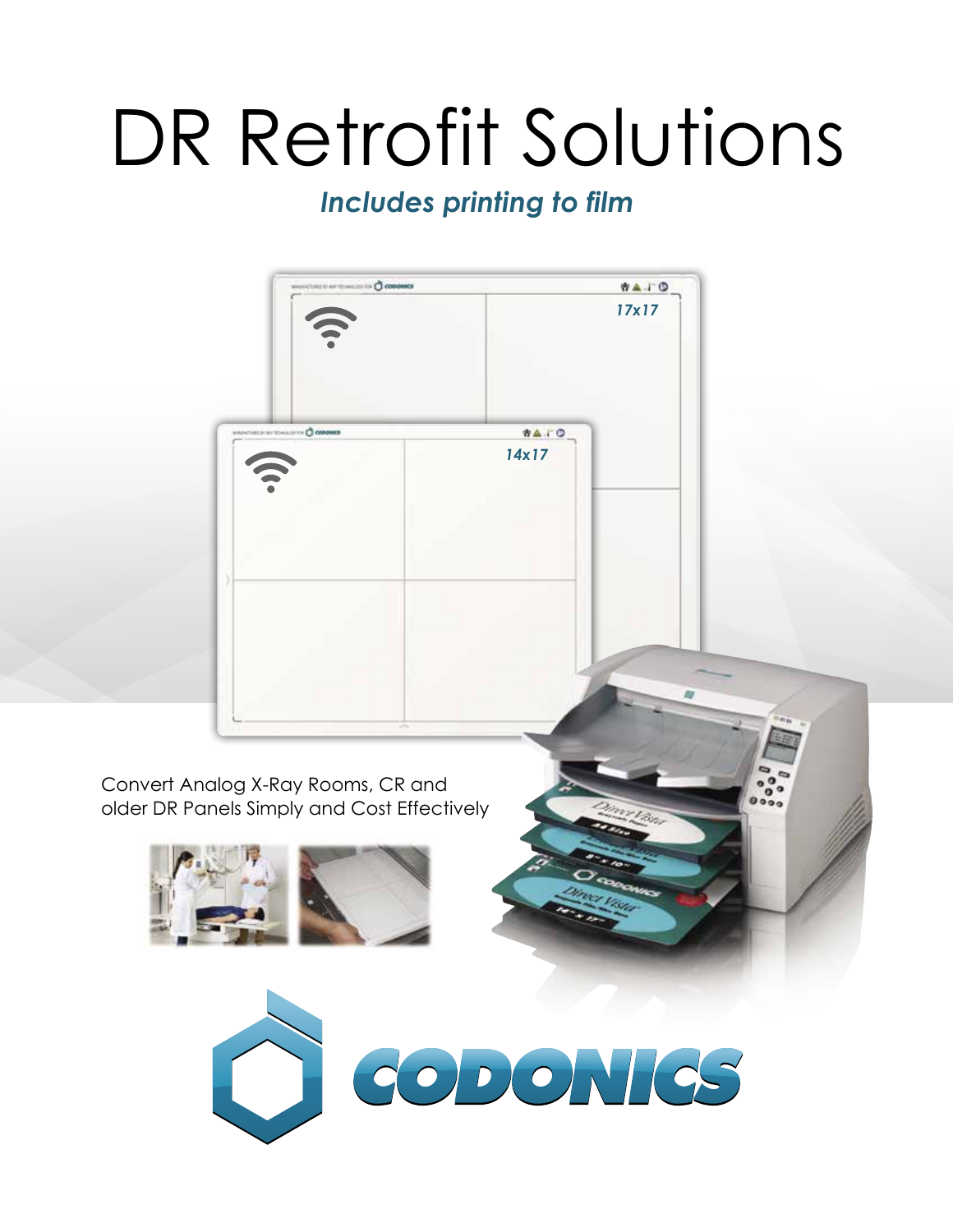### **Our Retrofit Bundle Solution** enables you to go digital – and save!

• Eliminate wet processing • Save time • Save money

# Convert

### Existing analog room to digital

Our digital, wireless detector seamlessly converts your existing analog or CR x-ray equipment to a highly reliable DR system. Our retrofit bundle includes an innovative mobile cassette detector with a versatile dry imager to provide you with a solution that delivers lower dose, faster imaging, unparalleled reliability and superior image quality -- at an incredibly affordable price. Robust and versatile, you can be assured of optimal acquisitions from the largest patient or the least powerful mobile system with our superior trigger sensitivity.

No matter where you need to use the cassette, our innovative pocket handle<sup>1</sup> enables you to quickly and safely move it anywhere. Let us help you customize a DR solution that fits your needs and your budget.



### **Why DR?**

With increasingly demanding radiology workflows, DR technology offers many advantages, and going from analog to digital is easier than you might think. A wireless detector, battery, mini PACS software, and a robust console readies you for installation. You'll immediately begin saving time, space and money while greatly improving the patient experience and your workflow.

### **Wireless cassettes**

A retrofit solution with lower cost and easier operation, our cassettes do not require wireless cassette detectors to be calibrated when moved between different x-ray systems, boasting its own

> CPU. Easy to handle, our wireless cassettes can be connected to any mobile device or Windows system without any additional Access Point (AP) or router for easy deployment. A single flat panel detector can feed a mobile x-ray machine and a fixed one, so you can use our wireless cassette detector in a fixed x-ray room then remove it and use it on a mobile x-ray with ease.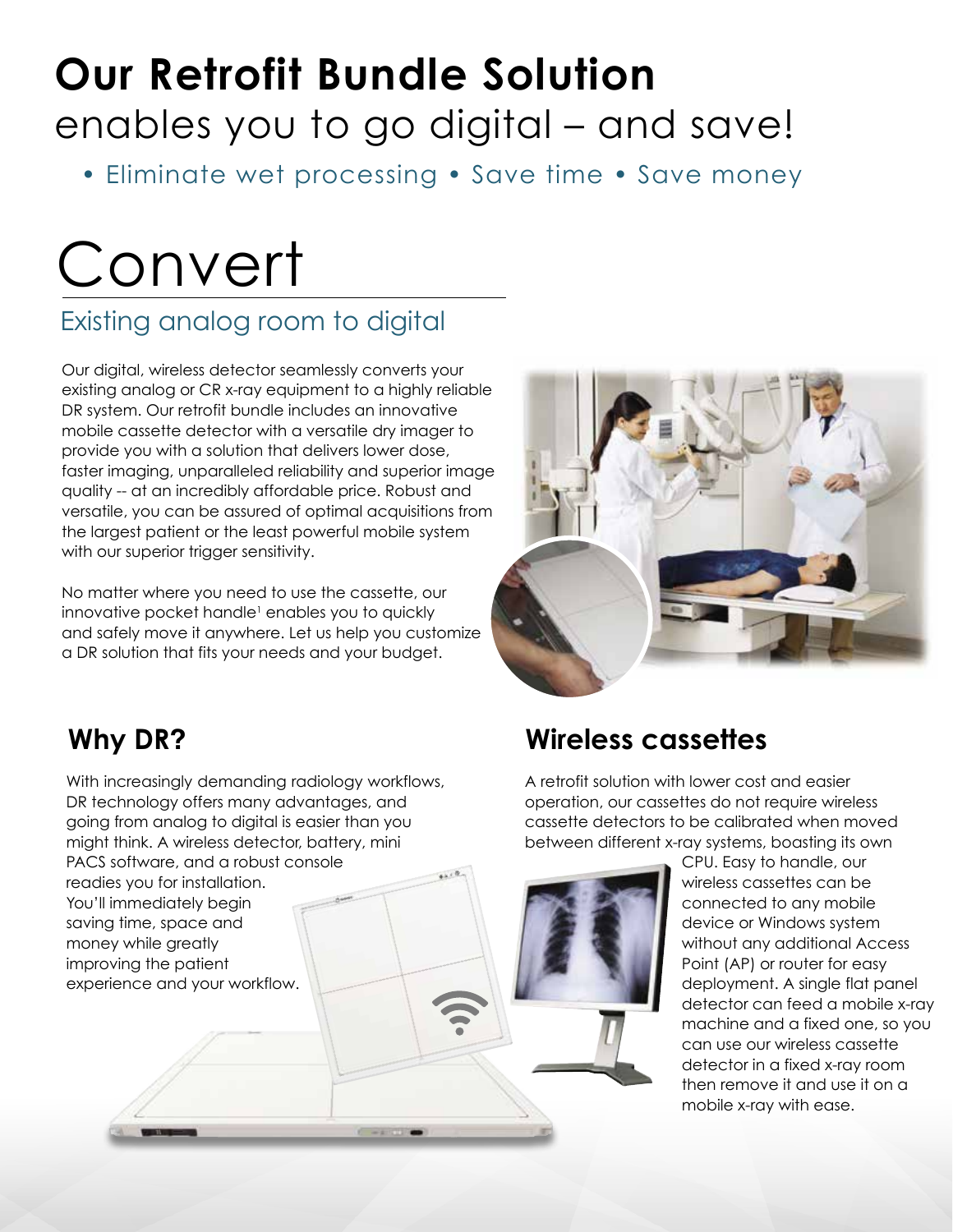# Acquire



#### Robust console software for:

- Image acquisition
- Detector calibration
- Gridline suppression (for static grids with 40 lines/cm and 43 lines/cm)
- AIP (Advanced Image Processing)
- Auto window level
- Measurements and annotation
- DICOM Store and Storage Commit
- DICOM Print
- DICOM Modality Worklist (MWL) / Modality Performed Procedure Steps (MPPS)
- DICOM viewer
- Patient CD
- Mini PACS
- Manual stitching for long film (Automated stitching optional)
- Multi detector support (optional, up to 3 FPD)
- Flyviewer (Tablet support)

## View



### Film Paper



*BLUE & CLEAR FILM* 14"x17", 11"x14", 8"x10"









**CR to DR** is just as easy



**Convert** your mobile environment